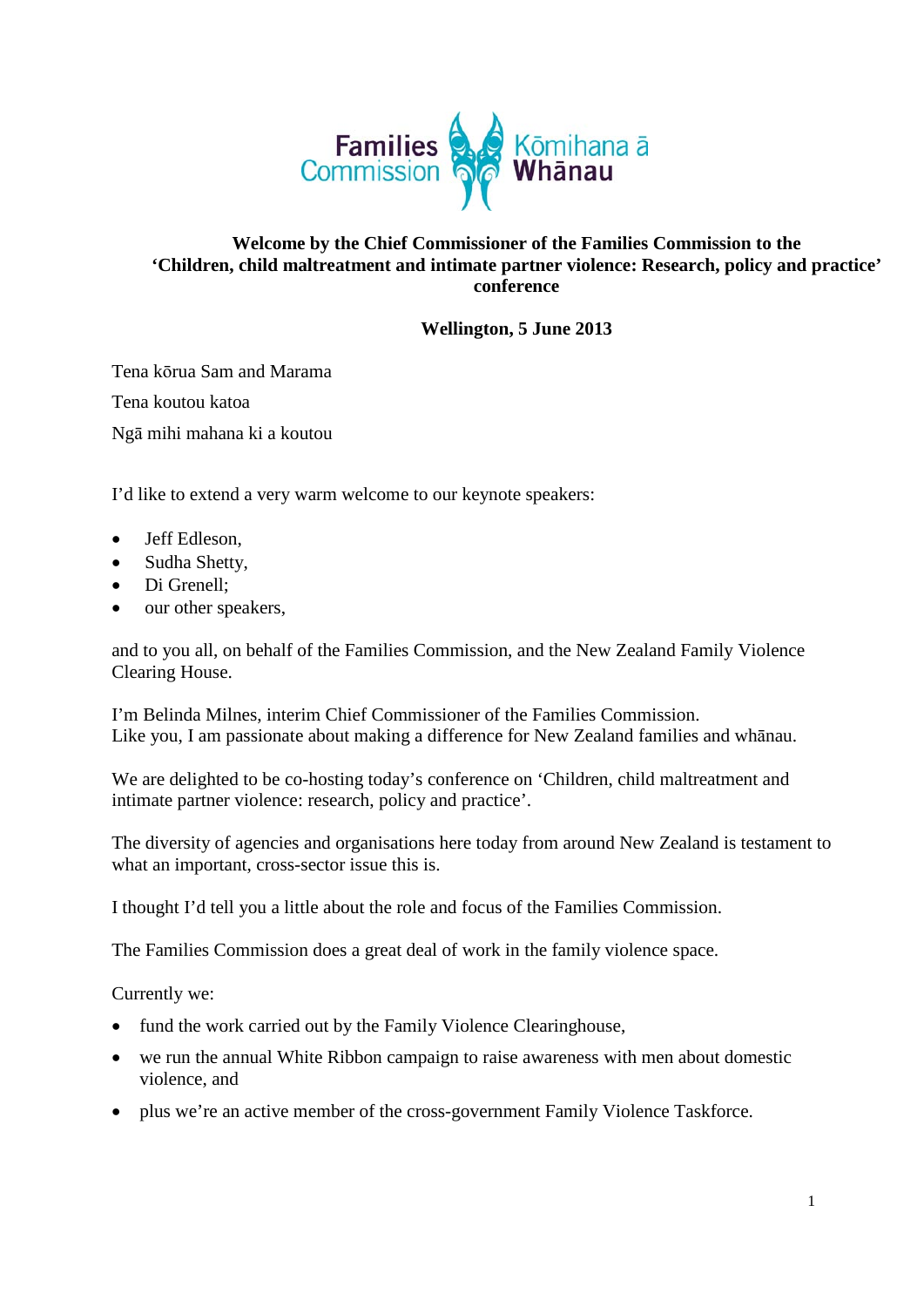You may be aware that the Families Commission will shortly have a new legislative mandate to deliver robust independent monitoring, evaluation and research in the social policy sector, so we know what programmes and interventions actually work.

We are part of the Government's shift to evidence-based policy and funding decisions, based on the best evidence available.

But let me assure you, our longstanding commitment to reducing family violence, will continue.

However, as we transition from a pure advocacy organisation, to an evidence-based focus, the Commission is having a good long look at our entire work programme, including our work in the family violence space.

The Board of the Commission wants to be sure that we are maximising our resources for impact.

- That we are not duplicating our efforts, or doing work other agencies are better placed to do.
- That we are adding value to the work that all of your organisations are doing.
- And that we can measure progress towards reducing family violence.

I believe that with our new evidence-based focus, we can bring really powerful information to the table to inform policies, funding and practice.

One example of particular relevance to everyone here today is the Growing Up in New Zealand study which we are taking over on behalf of the government.

This latest longitudinal study, tracks the lives of nearly 7,000 ethnically diverse children who are about to start school.

It can show us pathways to positive outcomes for children – both now and in the future. It can look at the impact of family violence on children's development and life course. It will provide powerful information on the resilience factors that can ameliorate adverse events.

I hope that one day this powerful dataset could be used to monitor interventions to see what actually works.

So let's briefly look at what we know:

- we know that strong resilient violence-free families are the foundations of healthy communities and a healthy New Zealand.
- we know that New Zealand has an appalling record for family violence, with high rates of domestic murders, and high rates of child maltreatment and death.
- we know one in three New Zealand women have been assaulted by a partner at some stage in their life – that's the equivalent to an intimate partner assault on every woman in the Auckland region;
- Māori women are more likely than Pakeha women to experience violence by their partner.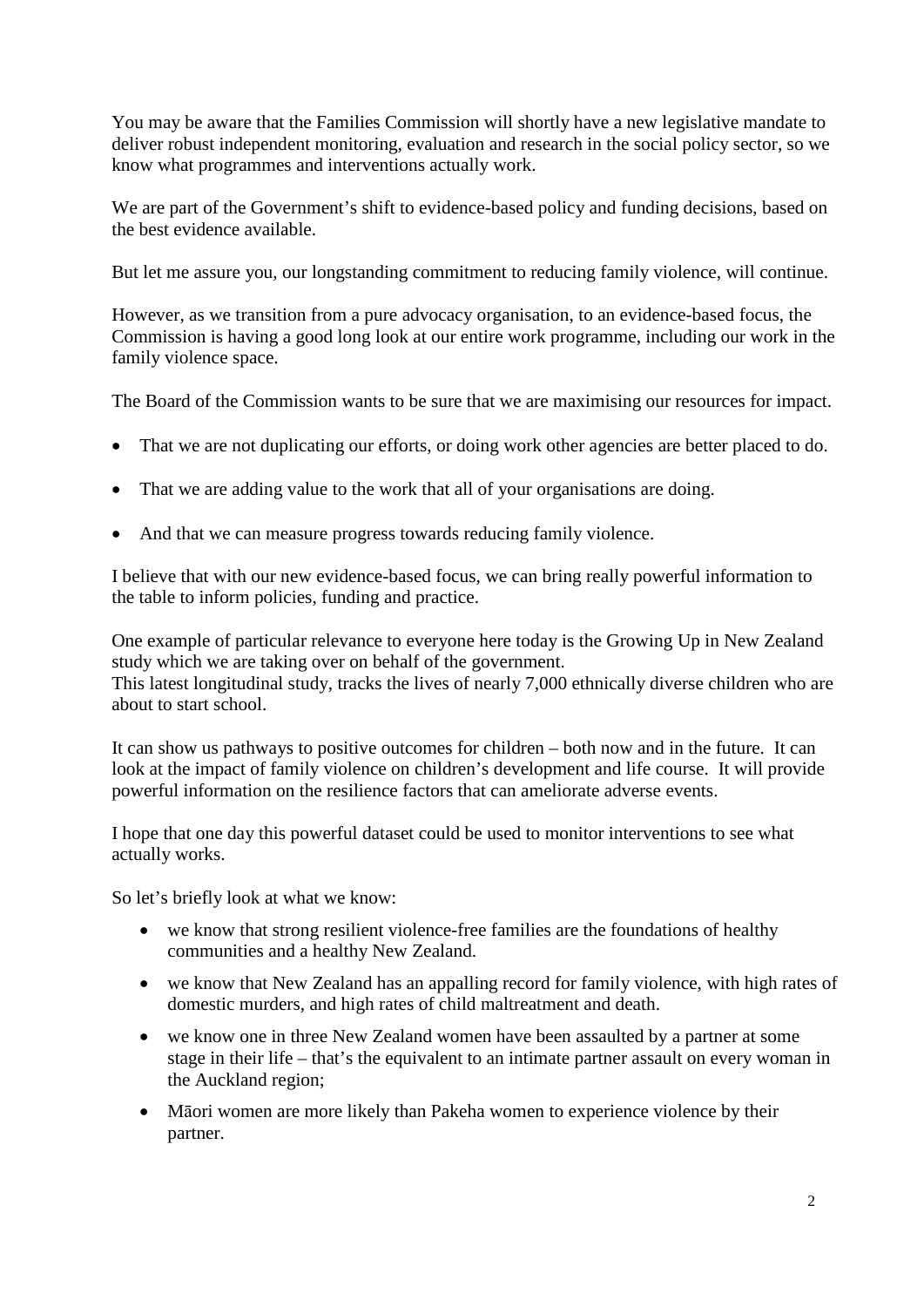- Thanks to the work of people like our keynote speakers and Janet Fanslow from the Family Violence Clearinghouse, we are aware of the devastating impact of intimate partner violence on women and children.
- We know the complex impacts on children such as that witnessing family violence leads to increased criminal offending in young people,
- And we know that all too frequently it creates yet another generation of violent partners, abused children, and damaged families and communities.

And there is some really interesting and positive work underway.

For instance, the Taskforce for Action on Violence within Families is focusing on developing a social sector workforce which understands family violence and is competent to respond.

We know the importance of work with schools and young people in preventing partner abuse and youth violence, so the Taskforce is developing guidelines for schools in providing quality relationship education programmes.

This is an area that the Families Commission's new SuPERU monitoring and evaluation unit is currently looking at as well.

We know that children effected by IPV who are well connected - to their families, schools, and communities - are more resilient. Greater resilience in young people is a key area of focus for the Families Commission.

I am equally interested in what we don't know enough about

- How do we encourage complex, troubled families to address family violence?
- How do we get sports clubs, employers, churches, GPs, and teachers and other community organisations to get involved?
- How do we ensure that high-quality services are available in the right places?
- What are the key characteristics of interventions that effectively prevent reoffending and keep families free from violence?
- How can we use the enormous amount of data becoming available to fill in some of the gaps in our knowledge?
- Can we identify those who may be the victims of family violence and intervene before it happens?
- How should we help young women recognise and resist violent relationships?

Certainly, consistent quality data and evidence has a huge part to play in answering these questions.

A common issue, particularly in government circles, is a lack of quality information on family violence in New Zealand.

That's why the Families Commission is leading the next phase of the development of Family Violence indicators for the Taskforce.